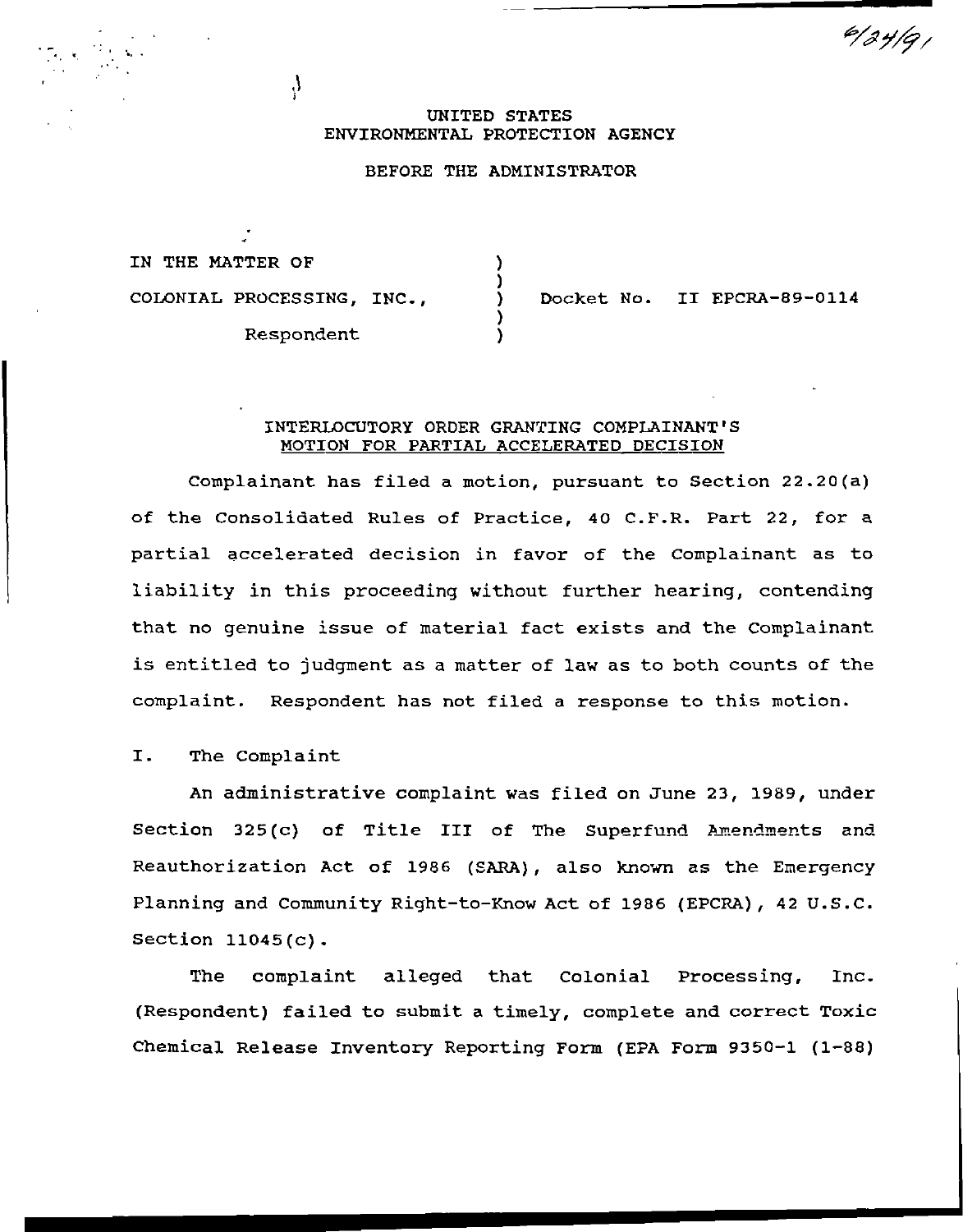or Form R) as required by Section 313 of EPCRA, 42 u.s.c. Section 11023, and the regulations promulgated pursuant to the authority thereto, 40 C.F.R. Part 372. More particularly, the complaint alleged that Respondent failed to submit to the U.S. Environmental Protection Agency (EPA), by July 1, 1988, a Form R for each of two chemicals, Sulfuric Acid and Methyl Ethyl Ketone, which Respondent used at its facility during calendar year 1987 in excess of the applicable threshold level for reporting each such chemical.

II. Findings of Fact and/or Conclusions of Law

 $\chi^{\prime}$ 

Based upon the complaint and the answers, the prehearing exchanges and exhibits filed by the parties, I make the following findings of fact and/or conclusions of law:

1. Respondent is Colonial Processing, Inc., 1930 South Sixth Street, Camden, New Jersey 08104.

2. Respondent maintains a facility that is the subject of this complaint, said facility located at 1930 South Sixth Street, Camden, New Jersey 08104 (hereinafter, "Respondent's facility").

3. Respondent is a corporation organized pursuant to, and duly existing under, the laws of the State of New Jersey.

4. Respondent is a "person" within the meaning of Section 329(7) of EPCRA, 42 U.S.C. § 11049(7).

5. Respondent's facility is a "facility" within the meaning of Section 329(4) of EPCRA, 42 U.S.c. § 11049(4), and within the meaning of 40 C.F.R. § 372.3.

6. Respondent is the owner of Respondent•s facility.

7. Respondent is the operator of Respondent's facility.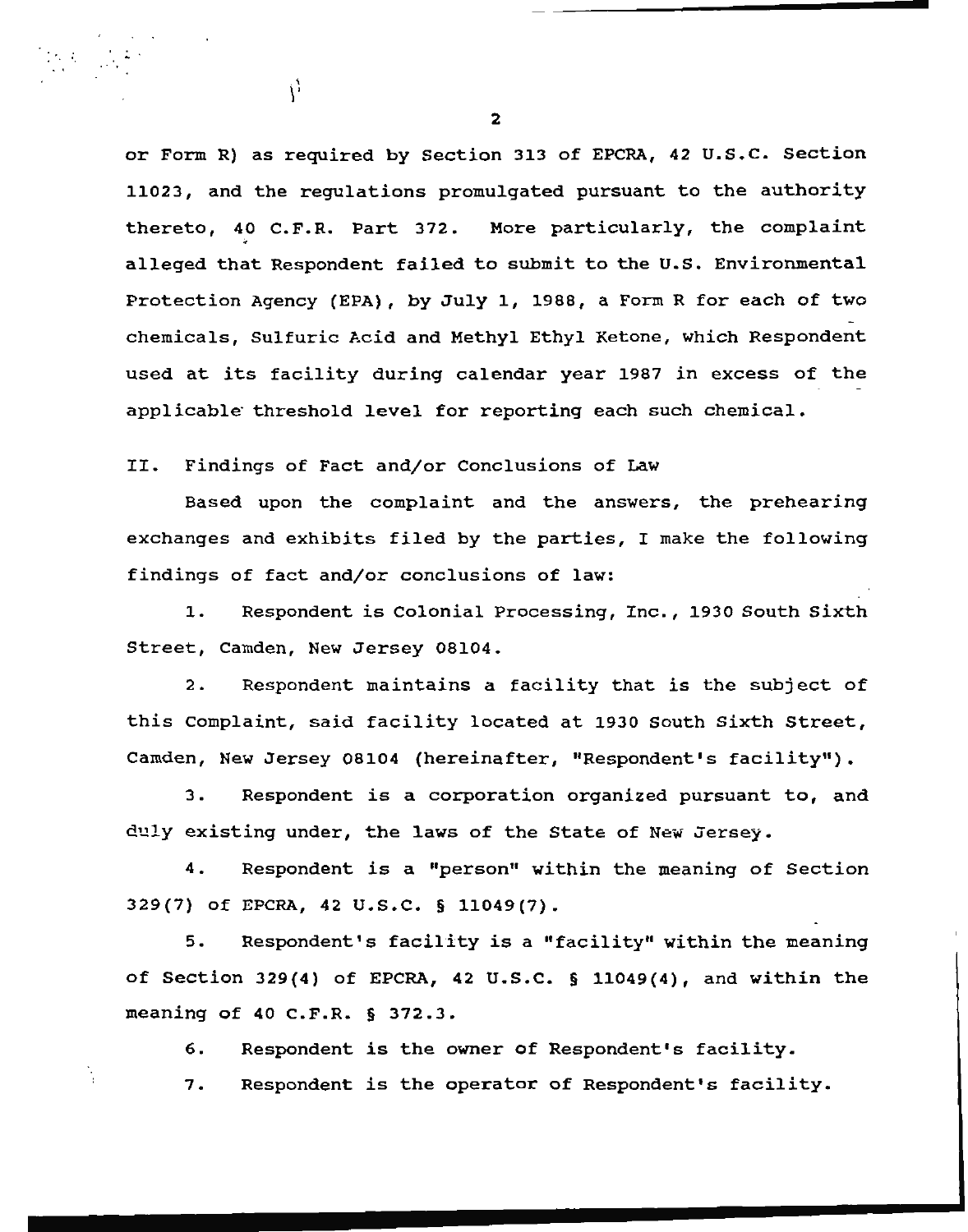8. Respondent's facility has 10 or more "full time employees," as that term is defined by 40 C.F.R. § 372.3.

9. Respondent's facility is in Standard Industrial Classification Code 3471.

10. Respondent's facility is subject to the requirements of EPCRA, Section 313(b), 42 U.S.C. § 11023(b), and 40 C.F.R. § 372.22.

11. On or about November 8, 1988, authorized representatives of the EPA conducted an inspection of and at Respondent's facility (hereinafter, "the inspection").

12. The inspection was conducted for the purpose of determining whether Respondent was in compliance with the Toxic Chemical Release Reporting requirements of EPCRA and the EPA regulations promulgated pursuant thereto, 40 C.F.R. Part 372.

13. During 1987 Respondent "otherwise used" (as defined in 40 C.F.R. § 372.3} approximately 73,881 pounds of Sulfuric acid (100% basis), Chemical Abstracts Service (CAS) Registry Number 7664-93-9.

14. Sulfuric acid is a chemical listed under 40 c.F.R. § 372.65 and is subject to the reporting requirements of Section 313 of EPCRA, 42 U.S.C. § 11023. The established toxic chemical threshold amount for reporting of a chemical "otherwise used" is 10,000 pounds for the applicable calendar year, 40 C.F.R. § 372.25(b).

3

Ý

 $\mathbf{v}^{\prime}$  ,  $\mathbf{v}^{\prime}$  ,  $\mathbf{v}^{\prime}$  ,  $\mathbf{v}^{\prime}$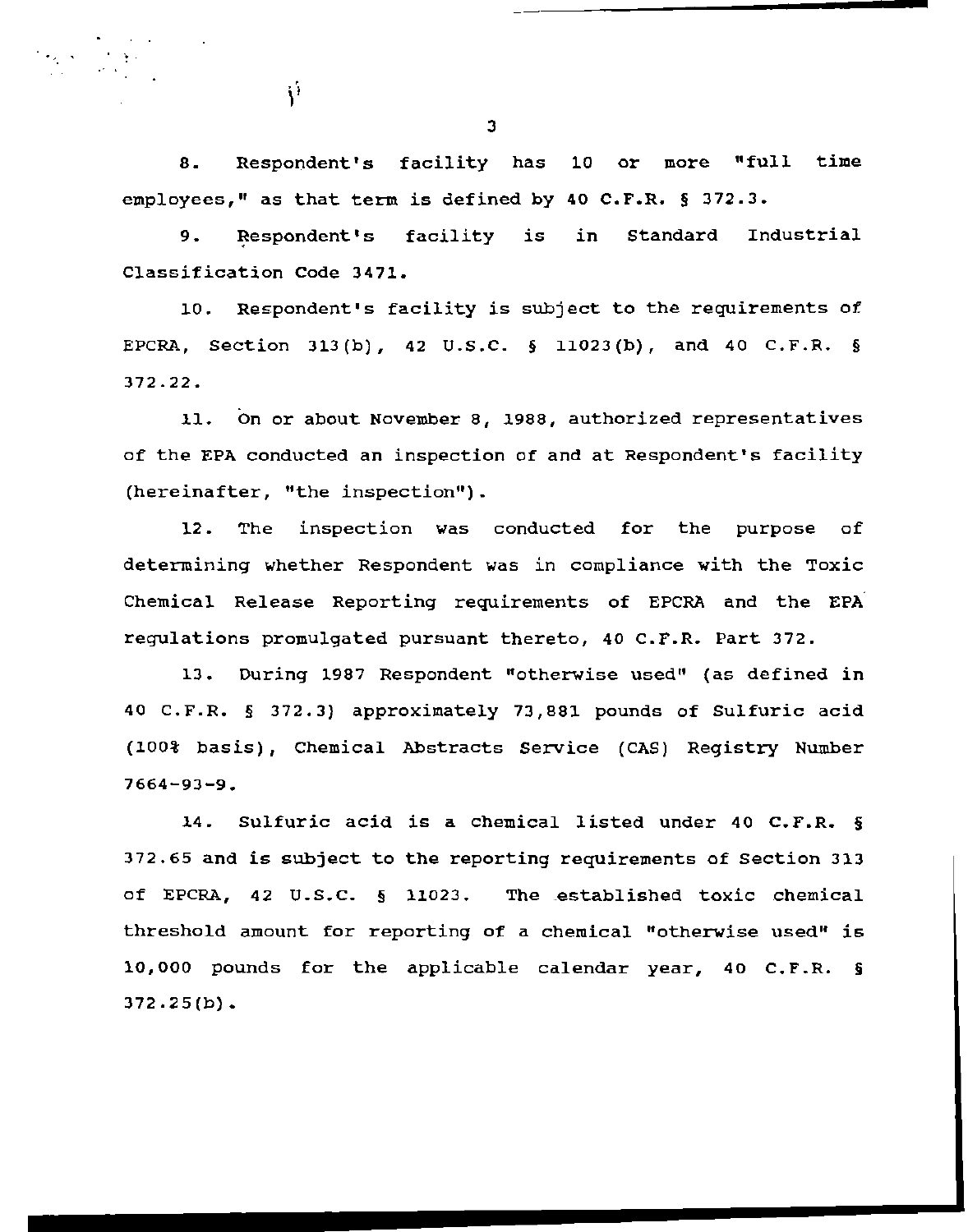15. Sulfuric acid was otherwise used by Respondent in calendar year 1987 in quantities exceeding the established threshold for reporting (40 C.F.R. § 372.25).

16. During 1987 Respondent "otherwise used" (as defined in 40 C.F.R. § 372.3) approximately 16,280 pounds of Methyl Ethyl Ketone, CAS Registry Number 78-93-3.

17. Methyl Ethyl Ketone is a chemical listed under 40 C.F.R. § 372.65 and is subject to the reporting requirements of Section 313 of EPCRA, 42 U.S.C. § 11023. The established toxic chemical threshold amount for reporting of a chemical "otherwise used" is 10,000 pounds for the applicable calendar year, 40 C.F.R. § 372.25(b).

18. Methyl Ethyl Ketone was otherwise used by Respondent during calendar year 1987 in quantities exceeding the established threshold for reporting (40 C.F.R. § 372.25).

In response to the Complaint, Respondent filed a letter dated July 11, 1989, in which Respondent admitted that "[t]he Form "R" was filed late." Subsequently, Respondent filed a more detail and formal "Response to Complaint" in which it admitted those findings of fact and/or conclusions of law listed above. In that "Response to Complaint" Respondent admitted again that "(t]he Form "R" was filed late." Finally, the Form R's which Respondent's Vice President, J. Steven Gove, signed were submitted to EPA in an envelope with a return address of Colonial Processing, Inc., 1930 So. Sixth St., Camden, N.J. 08104 and with a postmark of May 4, 1989. Each form bears a date stamp of May 8, 1989 which apparently

4

 $\mathcal{S}^{\mathcal{S}}$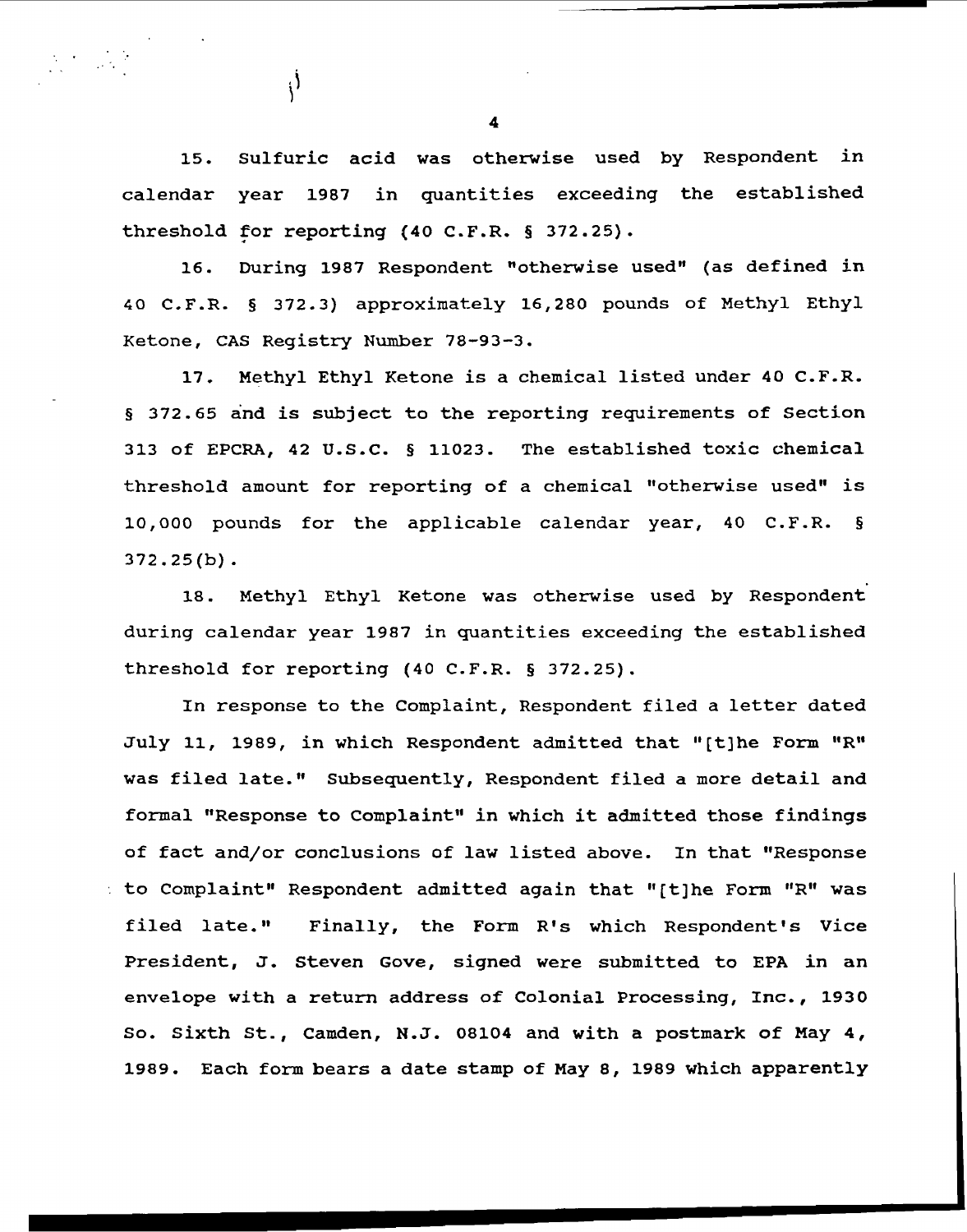indicates the date of receipt thereof. Therefore, I make the further findings of fact:

19. Respondent failed, in a timely manner, to submit to the Administrator of EPA and to the state of New Jersey a complete and correct Form R for Sulfuric acid for calendar year 1987.

20. Respondent failed, in a timely manner, to submit to the Administrator of EPA and to the State of New Jersey a complete and correct Form R for Methyl Ethyl Ketone.

III. Discussion and Conclusions

 $\mathcal{N}$ 

·.

Respondent has denied that under Section 313 of EPCRA, 42 u.s.c. § 11023, and 40 c.F.R. § 372.30, Respondent was required to submit by July 1, 1988, a Form R for Sulfuric Acid and a Form R for. Methyl Ethyl Ketone for 1987 to the Administrator of EPA and to the State of New Jersey. Respondent also has denied that Respondent's failure to so submit the Form R's constitutes a failure or refusal to comply with Section 313 of EPCRA, 42 u.s.c. § 11023, and with 40 C.F.R. § 372.30.

Section 313(a) of EPCRA, 42 u.s.c. Section 11023(a), provides:

(a) Basic requirement

The owner of operator or a facility subject to the requirements of this section shall complete a toxic chemical release form as published under subsection (g) of this section for each toxic chemical listed under<br>subsection (c) of this section that was of this section that was ~anufactured, processed, or otherwise used in manufactured, processed, or otherwise used in<br>quantities exceeding the toxic chemical threshold quantity established by subsection (f) of this section during the preceding calendar year at such facility. Such form shall be submitted to the Administrator and to<br>an official or officials of the State official or officials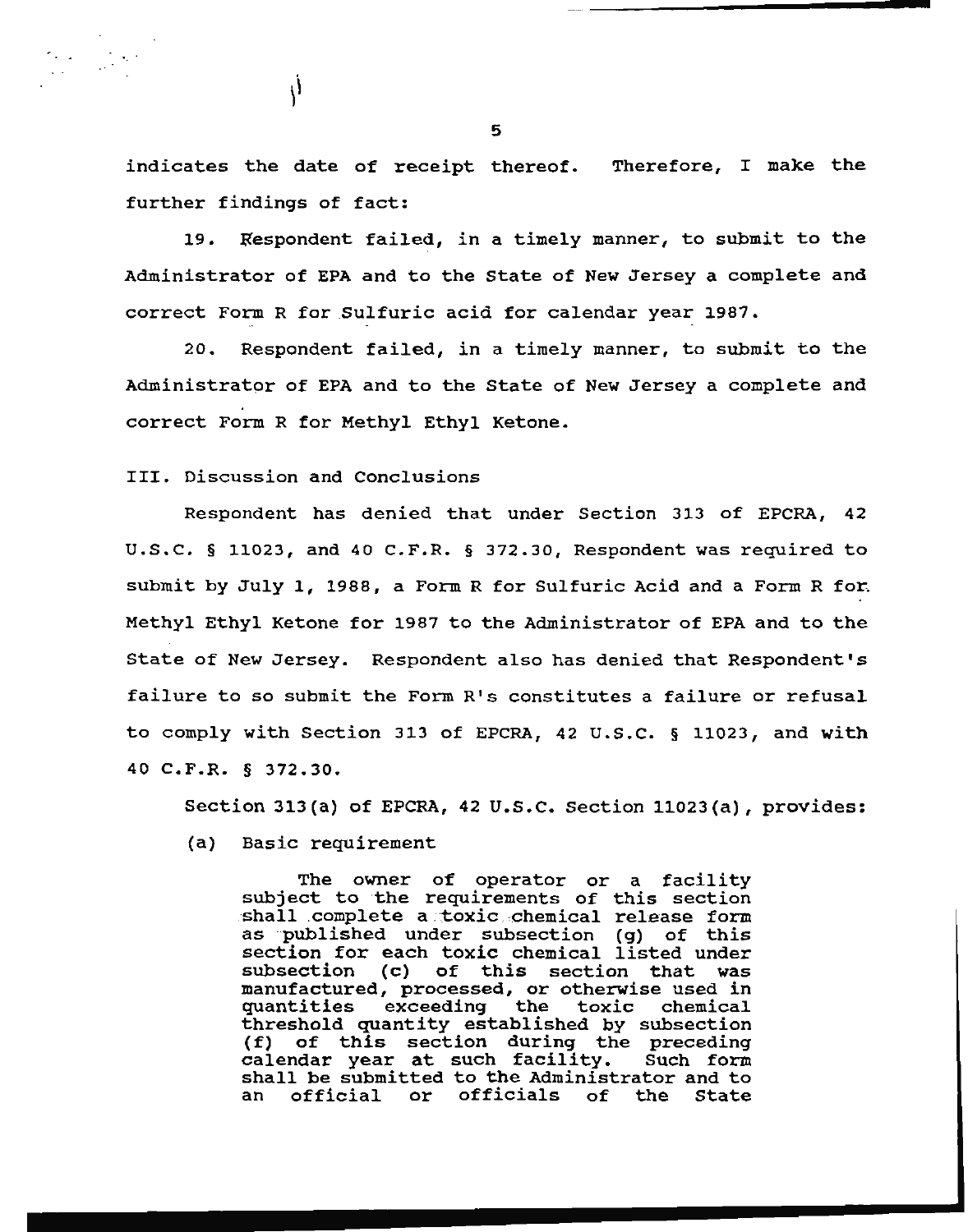designated by the Governor on or before July 1, 1988, and annually thereafter on July 1 and shall contain data reflecting releases during the preceding calendar year.

Pursuant to subsection (g) of Section 313, EPA has published a Toxic Chemical Release Inventory Reporting Form, known as "Form  $R^{11}$ , together with instructions for completing the form.<sup>2</sup> Pursuant to subsection (c) of Section 313, a specific toxic chemicals list has also been published for the chemicals and chemical categories to which Part 372 applies.<sup>3</sup> In Section 313(f), 42 U.S.C. § 11023(f), the threshold quantity for reporting toxic chemicals is listed:

(A) With respect to a toxic chemical used at a facility, 10,000 pounds of the toxic chemical per year. Section 313(b) (1)(A), 42 U.S.C. § 11023(b)(1)(A), provides:

The requirements of this section shall apply to owners and operators of facilities that have 10 or more full-time employees and that are in Standard Industrial Classification Codes 20 through 39 (as in effect on July 1, 1985) and that manufactured, processed, or otherwise used a toxic chemical listed under subsection (c) of this section in excess of the quantity of that toxic chemical established under subsection (f) of this section during the calendar year for which a release form is required under this section.

The regulations implementing the Section provide, at 40 C.F.R. § 372.5 that: "Owners and operators of facilities described in §  $372.22$   $\ldots$  are subject to the requirements of this part."

A.

.  $\mathbb{R}^{\mathbb{Z}_2}$ 

<sup>1</sup> 40 C.F.R. Section 372.85(a).

 $^{2}40$  C.F.R. Section 372.85(b).

 $340$  C.F.R. Section 372.65.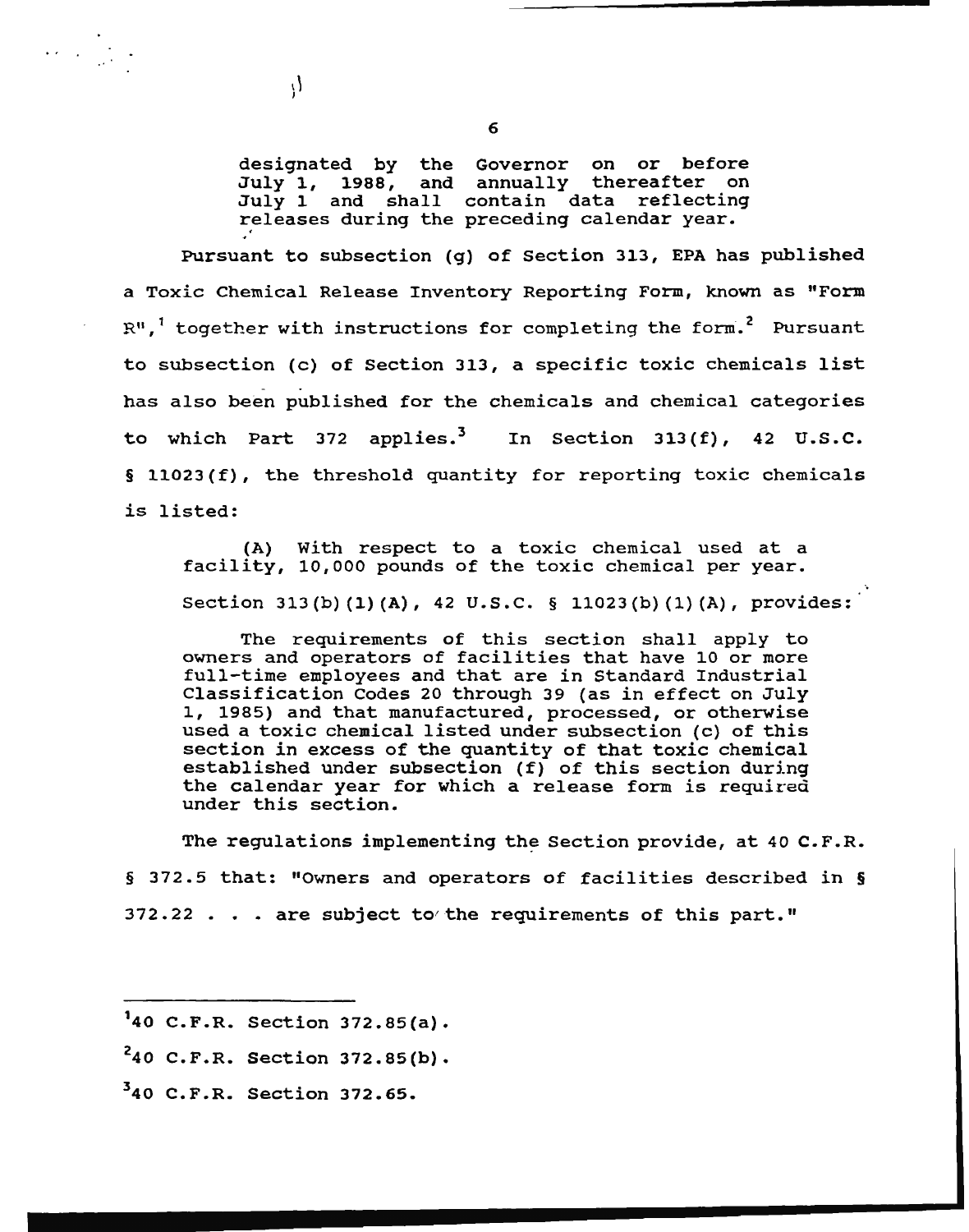Subpart B of Part 372, 40 C.F.R. § 372.22, describes those facilities in the following terms:

A facility that meets all of the following criteria for a calendar year is a covered facility for that calendar year and must report under (40 C.F.R.) § 372.30.

(a} The facility has 10 or more full-time employees.

(b) The facility is in Classification Codes 20 through 39 (as in effect on Classification Codes 20 through 39 (as in effect on<br>January 1, 1987) by virtue of the fact that it meets one of the following criteria: Standard Industrial

{l) The facility is an establishment with a primary SIC code of 20 through 39.

\* \* \* \* \* \* \*

(c) The facility manufactured (including imported), processed, or otherwise used a toxic chemical in excess of the applicable threshold quantity of that chemical set forth in [40 c.F.R.] § 372.25.

The specific reporting requirements and the reporting schedule

set forth in 40 C.P.R. § 372.30:

 $\mathcal{E}$ 

..

(a) For each toxic chemical known by the owner or operator to be manufactured (including imported), processed, or otherwise used in excess of an applicable threshold quantity in (40 C.F.R.] § 372.25 at its covered facility described in [40 C.F.R.] § 372.22 for a calendar year, the owner or operator must submit to EPA and to the State in which the facility is located a completed EPA Form R (EPA Form 9350-1) in accordance with the instructions in Subpart E (40 C.F.R. § 372.85].

\* \* \* \* \* \* \*

(d) Each report under this section for activities involving a toxic chemical that occurred during a calendar year at a covered facility must be submitted on calendar year at a covered racifity must be submitted on<br>or before July 1 of the next year. The first such report for calendar year 1987 activities must be submitted on or before July 1, 1988.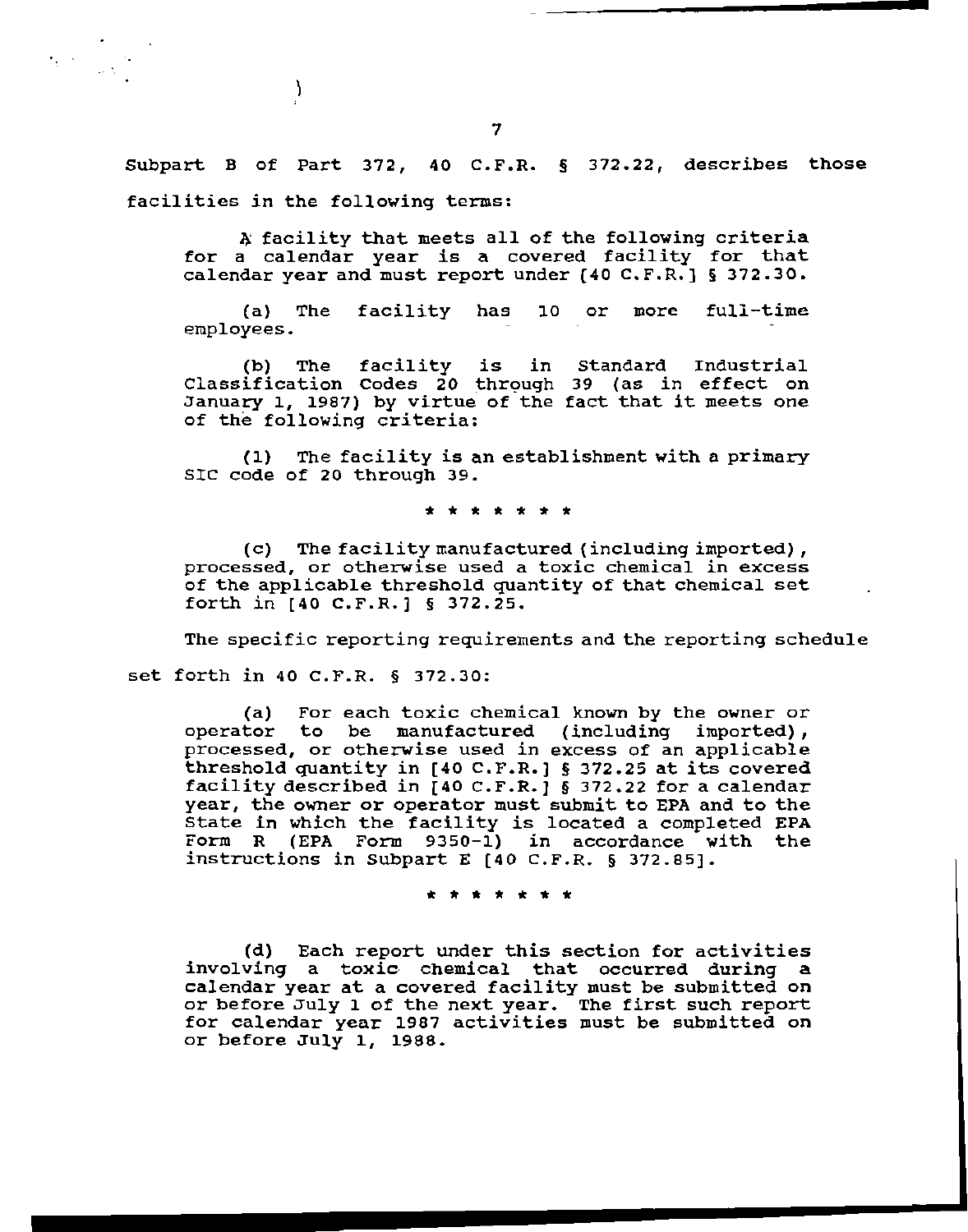IN THE MATTER OF COLONIAL PROCESSING, INC., Respondent, Docket No. II EPCRA-89-0114

## Certificate of Service

I hereby certify that this Interlocutory Order Granting Complainant's Motion for Partial Accelerated Decision, dated<br>'Hugut !, '990 \_\_\_, was mailed this day in the following manner Hugut 1, 1990, was mailed this day in the following manner to the below addressees:

original by Regular Mail to:

 $\mathcal{N}$ 

Karen Maples Regional Hearing Clerk U.S. EPA, Region 2 New York, NY 10278

Copy by Certified Mail, Return Receipt Requested, to:

Attorney for Complainant:

Lee A. Spielmann, Esquire Assistant Regional Counsel U.S. EPA, Region 2 26 Federal Plaza New York, NY 10278

·.

For Respondent:

John C. Gove, President Colonial Processing, Inc. 1930 So. Sixth street Camden, NJ 08104

Warren Wahel<br>Doris M. Thompson

Dated:  $\frac{H_{\text{U}}}{H_{\text{U}}}}$ , 1990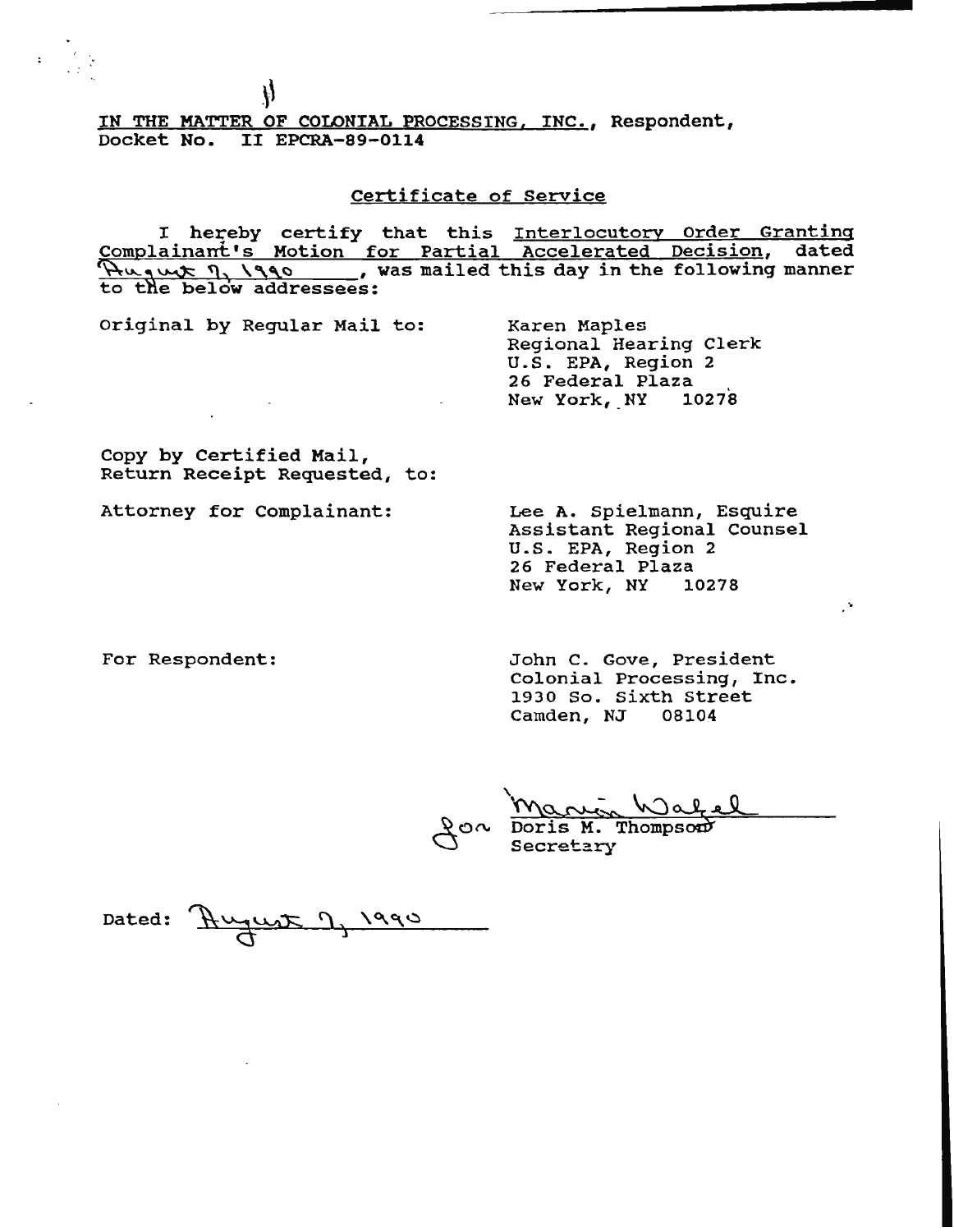The two chemicals which Respondent "otherwise used" are included on this list. I have found that during the calendar year 1987, Respondent otherwise used toxic chemicals so listed in quantities exceeding the established threshold of 10, ooo pounds per year. That threshold is published at 40 C.F.R. Section 372.25(b). The Respondent is the owner and operator of the facility in question. The facility had 10 or more full-time employees during 1987. The facility is an establishment with a primary SIC code of 20 through 39. Therefore, Respondent was required to submit the Form R for each of the two chemicals by July 1, 1988. Respondent failed to do so.

Under Section 313 of EPCRA, 42 U.S.C. § 11023, and 40 C.F.R. § 372.30, Respondent was required to submit by, and no later than, July 1, 1988 a complete and correct Form R for Sulfuric acid for the calendar year 1987 to the Administrator of EPA and to the State of New Jersey.

Under Section 313 of EPCRA, 42 u.s.c. § 11023, and 40 c.F.R. § 372.30, Respondent was required to submit by, and no later than July 1, 1988 a complete and correct Form R for Methyl Ethyl Ketone for the calendar year 1987 to the Administrator of EPA and to the State of New Jersey.

Respondent's failure to submit in a timely manner a complete and correct Form R for Sulfuric Acid constitutes a failure or refusal to comply with Section 313 of EPCRA, 42 u.s.c. § 11023, and with 40 C.F.R. § 372.30.

8

 $\mathcal{N}$